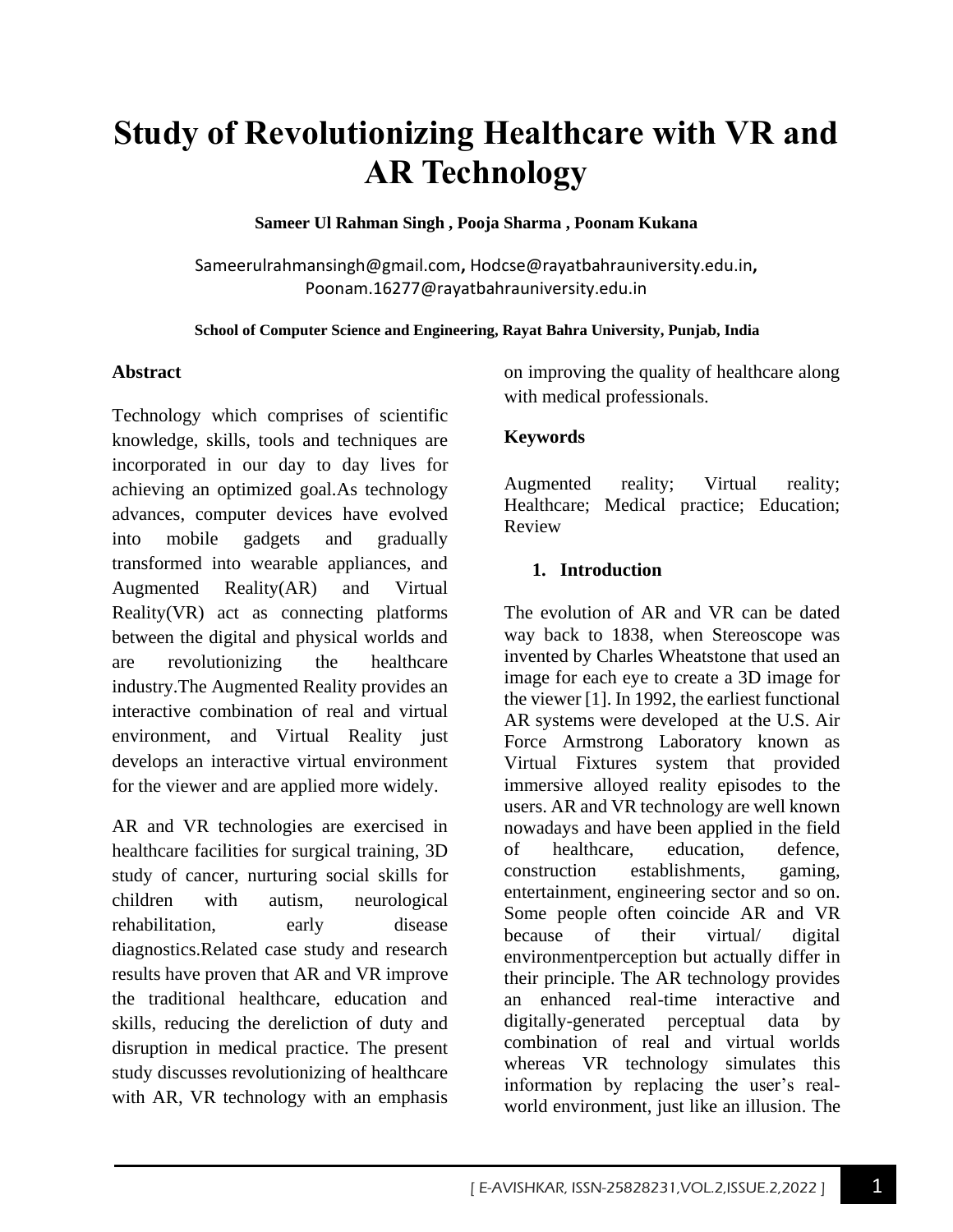year 2016 was reported by media as the year of popularization of Augmented Reality and Virtual Reality. VR technology has been adopted on many platforms like YouTube, Android, gaming and so on. A popular online game "Pokémon Go" which was released in 2016 in Taiwan, combined location-based service with AR technology, thus making it popular [2]. The hardware suite Oculus, which was bought by Mark Zuckerberg for two billion dollars paved a way of interest for AR and VR technology, attracting a lot of investors and public attention. However, the research in VR goes far more than 25 years with many researchers in the field and 1000s of papers, the application history of AR is more recent.

In Global forecast to 2023, the valuation of Augmented Reality and Virtual Reality in healthcare market in 2016 was USD 504.5 Million and by 2023 it is anticipated to gain USD 4,997.9 Million during the forecast period 2017 and 2023 at a CAGRof

#### **2.1.The Virtual Reality (VR) characteristics and applications**

VR technology has a vast area of implementation, such as defense, education, healthcare, entertainment and upskill[5]. The traditional training methods in the medical field can be improved, and the equipment along with adequate resources can be hatched with the adoption of VR technology. VR comprises of many features characteristics 36.6%.The base year considered for this study is 2016 [3].

#### **2. Literature Review of VR and AR**

The virtual environment and the real environment were considered as Continuum by Milgram and Kishino et al and taken as the two ends respectively [4]. They objectified this Continuum into four systems: Real environment, Augmented Reality, Augmented Virtuality and Virtual Environment.The Augmented Reality was formed on the left end with inward extension of real environment whereas the right end revealed a virtual domain, extended to form Augmented Virtuality. The in between abode was known as Mixed Reality, comprising of Augmented Reality, Virtual Reality, Real Environment and Virtual Environment which forms a interactive virtual image in lined with human vision. This schema can be better visualized via a diagram as shown figure 1:



**Figure 1:** Schematic diagram of real and virtual performance [4].

that are ideal for medical therapy, surgical skill simulation, rehabilitation, like VR –User interaction, reduction in technical healthcare negligence, VR medical upskill and so on [6,7].The implementation of VR in healthcare can assist assemblage or construction of virtual tissues and organs, efficient doctor to patient communication, diagnostics enhancement, early disease detection, lower real risk to patients, noninvasive conduction and ex-post assessment.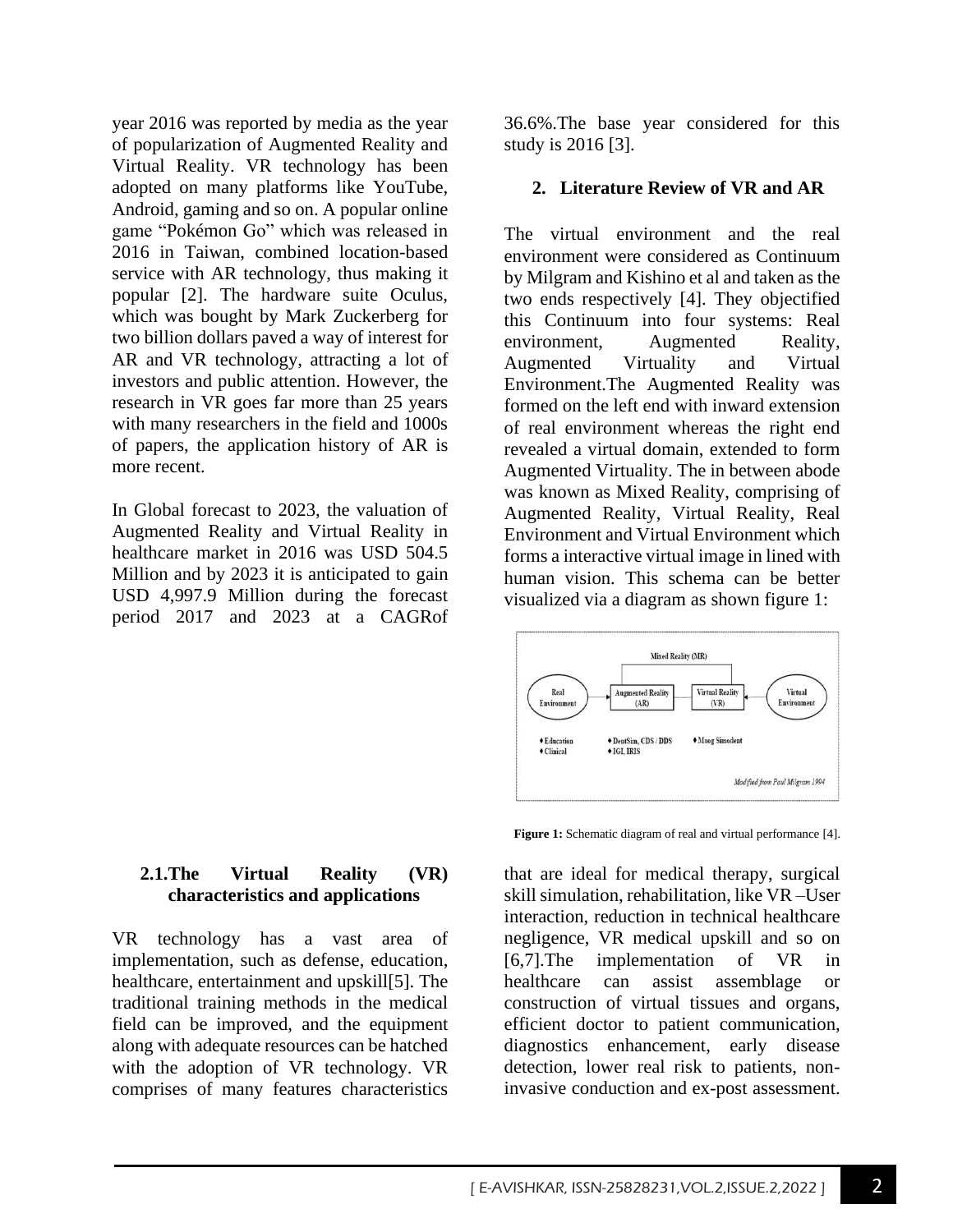However, there are many risks to VR technology if pursued in excess which may result in nausea, dizziness, excessive headaches and pain.

## **2.2.The Augmented Reality (AR) characteristics and applications**

AR technology mainly works via the recognition of a real-world target object, tracking it,and infliction of virtual object/image upon the target object which is then dispensed by the display device to the user. Presently AR is divided into two categories: (a) Marker-based AR and (b) Marker less AR [8]. Under the umbrella of Marker less AR, reside four more categories: (i) Location-based AR, (ii) Superimposition AR, (iii) Projection-based AR and (iv) Outlining AR.

Marker-based AR triggers an augmented experience through markers. The markers act as anchors for the technology, often made with clear-cut designs like QR codes or other unique patterns.An AR application recognizes the physical word marker and places the digital content on top of it. Often implementation of Marker-based AR can be seen for marketing and retail purposes.

The versatility of Markerless AR is commendable as it puts the placement decision of the virtual object upon the user. We can try different styles and locations completely digitally, without having to move anything in your surroundings. Markerless augmented reality relies on the device's hardware, incorporating the camera, GPS, digital compass, and accelerometer to gather the information necessary for the AR software to perform its task.

Location-based AR binds the digital content and the experience it creates, to a specific place. When the predetermined spot matches the user's location over the mapped-out objects,it is displayed on the screen. For example, Pokémon Go, game that brought AR environment to the masses.

Superimposition AR acknowledges an object in the real world and provides an alternate perspective of it via enhancement. It can incorporate recreating a portion or entirety of the object.

Projection-based AR is slightly different than the other types of markerless AR because instead of mobile display device, it useslight to project the digital graphics onto an object or surface.

Outlining AR recognizes boundaries and lines to help in situations when the human vision goes blur. Outlining AR uses object recognition to understand a user's immediate surroundings like parking or lane outlines.

## **2.3.Applications in healthcare and medical education**

**Exposure therapy via VR technology:**In medical field, VR technology does the job of healing people's minds by bringing the real environment to them. The process cures their anxiety and fear like chromophobia, cyberphobia, ecophobia through VR exposure therapy [9].

**Autism treatment via VR technology:**The VR involvement has been proven to assist children with autism. As a result, in UK, an enticing VR technology has been developed by Newcastle University's Neuroscience Institute, known as the Blue Room, which helps the people with autism to overcome phobias via recreation of real-world scenarios through VR and has been a success [10].

**Phantom limb pain treatment via AR technology:**The patients who have lost their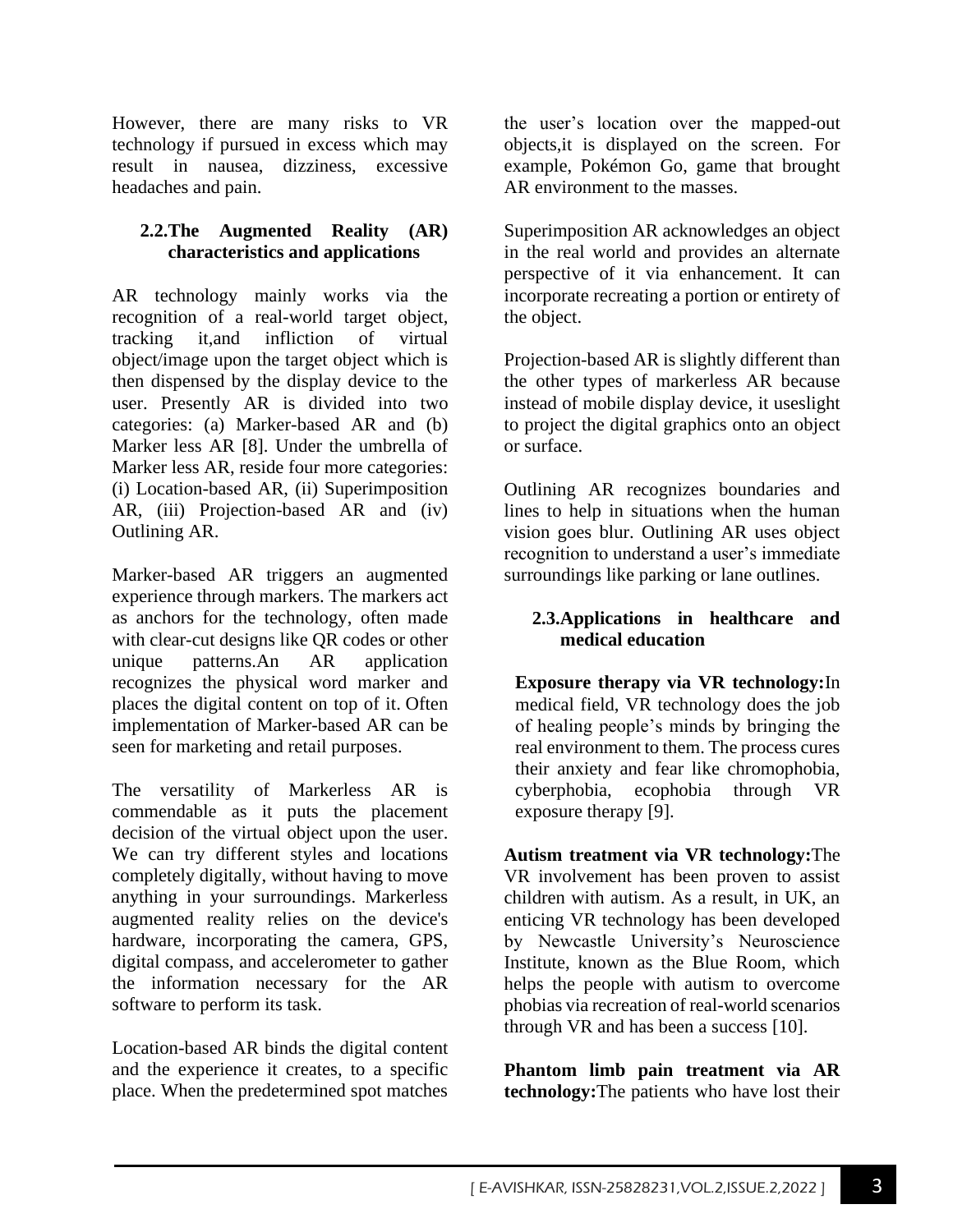limb or a part of it but can still feel its presence and pain, are diagnosed as Phantom limb pain patients [11]. AR technology lets the amputees visualize the virtual arm on the display and perform actions through the interactions to activate and achieve a therapeutic effect by letting the patients control the amputated limb via their brain [12,13].

**Virtual anatomy via VR technology:** The most advanced 3D anatomy visualization and dissection instrument, widely used for anatomical and physiological education by healthcare institutions is the Anatomage table. It's also featured in PBS, Fuji TV and various other journals.Anatomage table diversifies itself from other imaging systems in the market by its eminent radiology software, incorporated with the operating table form factor [14].

**Surgery simulation via VR technology:**VRsurgical simulation training helps medical professionals refine their skills and ultimately reduces errors that could be fatal to patients [15]. The development and implementation of VR surgical system has been adopted by many companies [16]. Osso VR is a surgical training and assessment platform that allows surgeons, sales teams, and hospital staff to train and assess using advanced virtual reality[17]. A knee arthroscopy simulation to practice injection of anesthetics correctly during surgery has been developed by Fundamental VR company.VR operating environment not only helps interns learn from their mistakes but also provides a risk-free experience.

**Anatomy teaching via AR technology:**The AR technology provides a 3D stereoscopic visual environment which likely allows students to operate repeatedly on patients to enhance their skills and learning outcome [18]. This practice was not possible in the traditional healthcare education system. It saves time and cost. Moreover, the staff does not have to provide a real and specific specimen to the students for examination and operation. AR human anatomy app, Anatomy 4D, provides a real-time examination of the human heart, respiratory system and other organs and can be used as a self-studying tool as well as a teaching material as it instantly provides a 3D model of the human heart on the card [19].

## **3. Discussion**

## **The future development in healthcare**

In 2021, both VR and AR are experiencing a keen interest from healthcare. For the benefit of enhanced data analysis and healthcare practices, more and more healthcare foundations are ready to strengthen their digital solutions with AR and VR technologies. During the pandemic times, these technologies paved a way to establish a remote and personalized doctor to patient connection [20]. A patient's identity and past diagnosticscan be easily accessed by the healthcare workers by simply wearing an AR glass while delivering the medication. This emphasizes on mobile assessment too. Moreover, VR and AR technologies are able to provide high-quality education assistance to healthcare consumers as well as the staff.

However, VR and AR technologies are still in their experimental level on healthcare grounds but an increasing interest in these technologies simulates their faster and wider development in medical institutions. Ignoring VR and AR in the present by these institutions will have to face adverse challenges and competition in the future [20].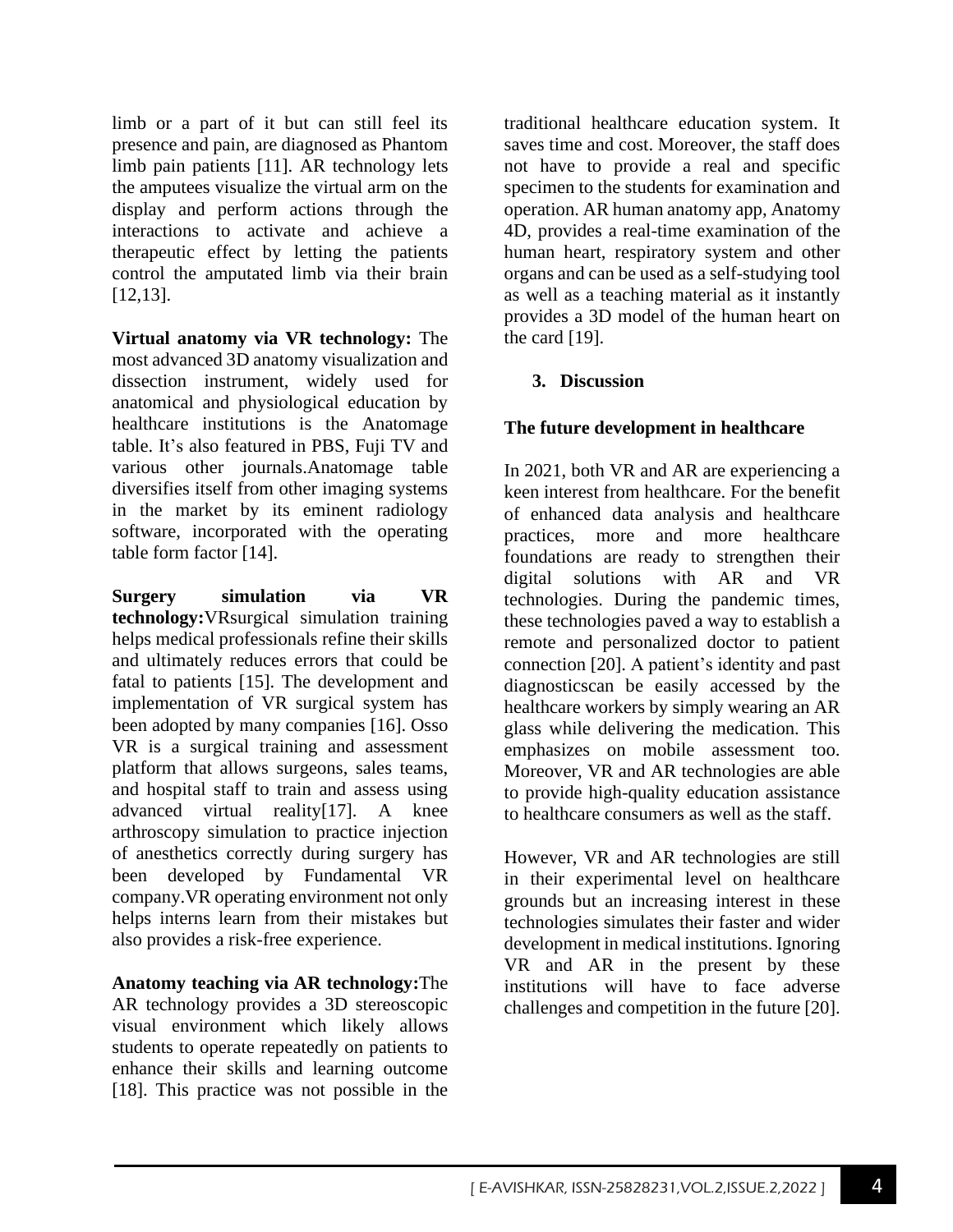## **4. Conclusion**

The importance and attention towards VR and AR technologies is humongous in the healthcare system. Apart from refining the unconventional traditional healthcare education and practices, it can also enhance the effectiveness, efficiency and assessment of the medical healthcare education and services. However, the technical integration of healthcare workers and medical healthcare system, along with the durability and reliability of the hardware and cloud is a challenge to overcome. Nowadays, the development of new techniques to overcome the related technical problems are in progress through many manufacturers, academic and healthcare institutions. In nutshell, VR and AR technologies are revolutionizing the healthcare system and more expansion is highly anticipated.

## **Abbreviations and Acronyms**

AR:Augmented Reality

VR: Virtual Reality

GPS: Global Positioning System

UK: United Kingdom

PBS: Public Broadcasting Service

TV: Television

### **References**

1. https://www.techrepublic.com/artic le/infographic-the-history-of-ar-andvr-and-what-the-futureholds/https://industryarc.com/Repo rt/78/augmented-reality-andvirtual-reality.html.04-10-2018

- 2. Hsieh MC, Huang KY (2016) Augmented reality is so fun! A new technology application combining virtuality and reality. Taipei City, Sung Gang, Taiwan, ROC.
- 3. https://www.marketsandmarkets.co m/Market-Reports/augmentedreality-virtual-reality-healthcaremarket-220832469.html.11-2017
- 4. Milgram P, Kishino F (1994) A taxonomy of mixed reality visual displays. IEICE Trans Inf Syst 77: 1321-1329.
- 5. Wexelblat A (2014) Virtual reality: Applications and explorations. Academic Press, Boston, MA, USA.
- 6. Dascal J, Reid M, IsHak WW, Spiegel B, Recacho J, et al. (2017) Virtual reality and medical inpatients: A systematic review of randomized, controlled trials. Innov Clin Neurosci 14: 14-21.
- 7. Van Krevelen DWF, Poelman R (2010) A survey of augmented reality technologies, applications and limitations. Int J Virtual Real 9: 1-20.
- 8. https://www.g2.com/articles/augm ented-reality. 24-07-2019
- 9. Bush J (2008) Viability of virtual reality exposure therapy as a treatment alternative. Comput Human Behav 24: 1032-1040.
- 10. https://www.arm.com/blogs/bluepri nt/ten-ways-vr-ar-transforminghealthcare. 12-04-2019
- 11. Weeks SR, Anderson-Barnes VC, Tsao JW (2010) Phantom limb pain: Theories and therapies. Neurologist 16: 277-286.
- 12. Osumi M, Ichinose A, Sumitani M, Wake N, Sano Y, et al. (2017) Restoring movement representation and alleviating phantom limb pain through shortâ€Â•term